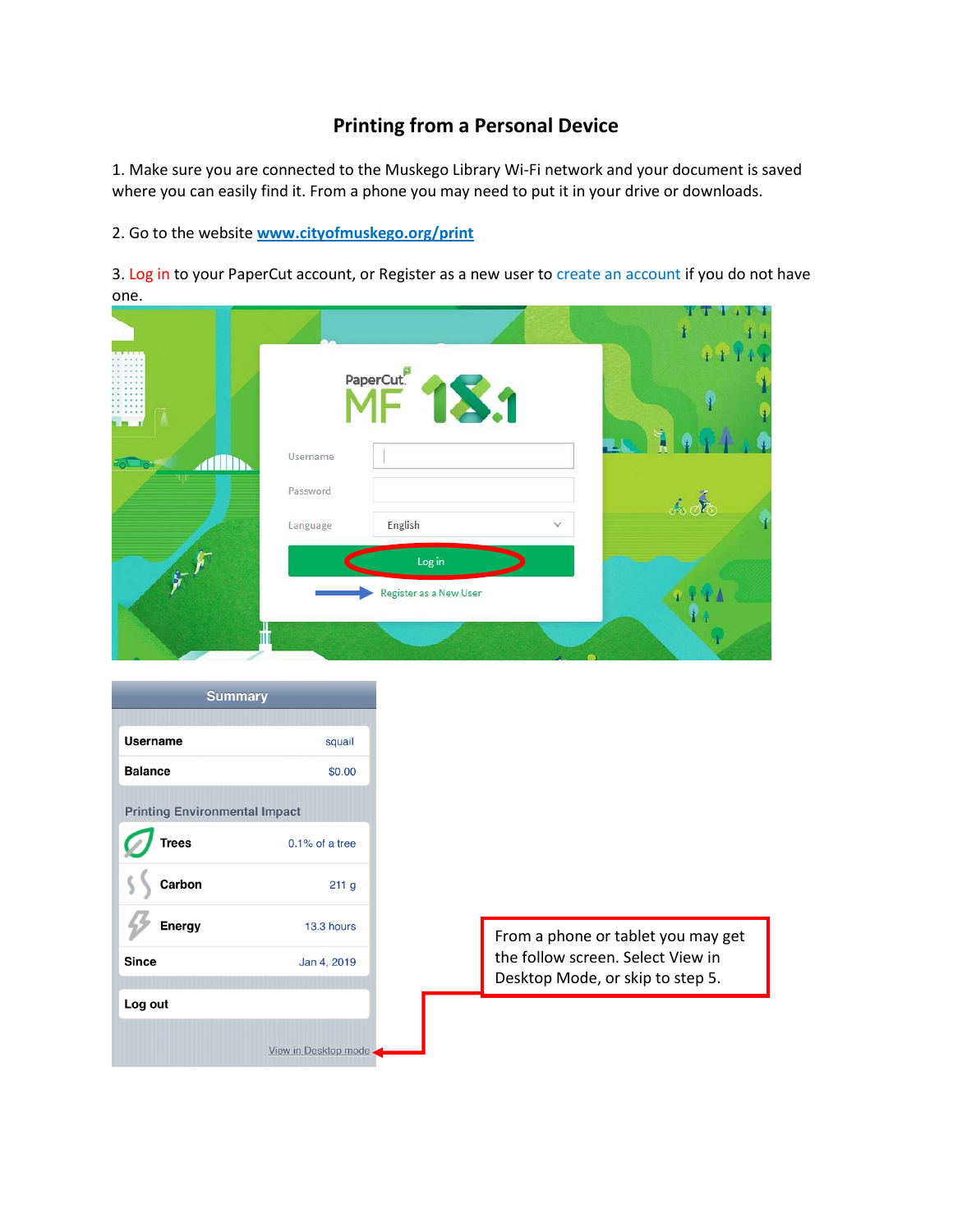## 4. Choose Web Print in the left sidebar.

| PaperCutMF                                                    |                                                          |   |                    | squail $\vee$ |
|---------------------------------------------------------------|----------------------------------------------------------|---|--------------------|---------------|
| $\sim$ Summary                                                | Summary                                                  |   |                    |               |
| Recent Print Jobs<br>Jobs Pending Release<br>C Change Details | <b>PRINT JOBS</b><br>13                                  | 6 | <b>PAGES</b><br>59 | اہ ا          |
| <b>合</b> Web Print                                            | Environmental Impact<br>Ø<br>$0.1\%$ of a tree<br>$\sim$ |   |                    |               |

## 5. Click submit a job to send a new job to the printer.

| Р<br>PaperCutMF                                                          |                     |                |                                                                                                                                                                              |              |      | squail $\vee$ |
|--------------------------------------------------------------------------|---------------------|----------------|------------------------------------------------------------------------------------------------------------------------------------------------------------------------------|--------------|------|---------------|
| $\sim$ Summary                                                           | <b>Web Print</b>    |                |                                                                                                                                                                              |              |      |               |
| 凸<br><b>Recent Print Jobs</b><br><b>P</b><br><b>Jobs Pending Release</b> | Submit a Job below. |                | Web Print is a service to enable printing for laptop, wireless and unauthenticated users without the need to install print drivers. To upload a document for printing, click |              |      |               |
| ⊕<br><b>Change Details</b>                                               | Submit a Job »      |                |                                                                                                                                                                              |              |      |               |
| 魯<br><b>Web Print</b>                                                    | <b>SUBMIT TIME</b>  | <b>PRINTER</b> | <b>DOCUMENT NAME</b>                                                                                                                                                         | <b>PAGES</b> | COST | <b>STATUS</b> |
|                                                                          |                     |                |                                                                                                                                                                              |              |      |               |
|                                                                          |                     |                | No active jobs                                                                                                                                                               |              |      |               |
|                                                                          |                     |                |                                                                                                                                                                              |              |      |               |

6. Select if you would like your job to print in black & white (papercut\B&W\_printer) or color (papercut\Color\_Printer) by clicking circle next to desired printer, then click the button for Printer options and Account Settings.

| PaperCutMF                                          | $\tilde{\phantom{a}}$                                                     |                     | squail $\vee$                            |
|-----------------------------------------------------|---------------------------------------------------------------------------|---------------------|------------------------------------------|
| $\sqrt{\ }$ Summary                                 | <b>Web Print</b>                                                          |                     | 3. Upload<br>1. Printer<br>2. Options    |
| 凸<br>Recent Print Jobs<br>P<br>Jobs Pending Release | Select a printer:<br>$\hbox{\ensuremath{\mathsf{Q}}}$<br>$\left( \right)$ |                     |                                          |
| ⊕<br><b>Change Details</b><br>魯<br>Web Print        | <b>PRINTER NAME W</b>                                                     | LOCATION/DEPARTMENT |                                          |
|                                                     | percut\B&W_Printer<br>percut\Color_Printer                                |                     |                                          |
|                                                     | « Back to Active Jobs                                                     |                     | 2. Print Options and Account Selection » |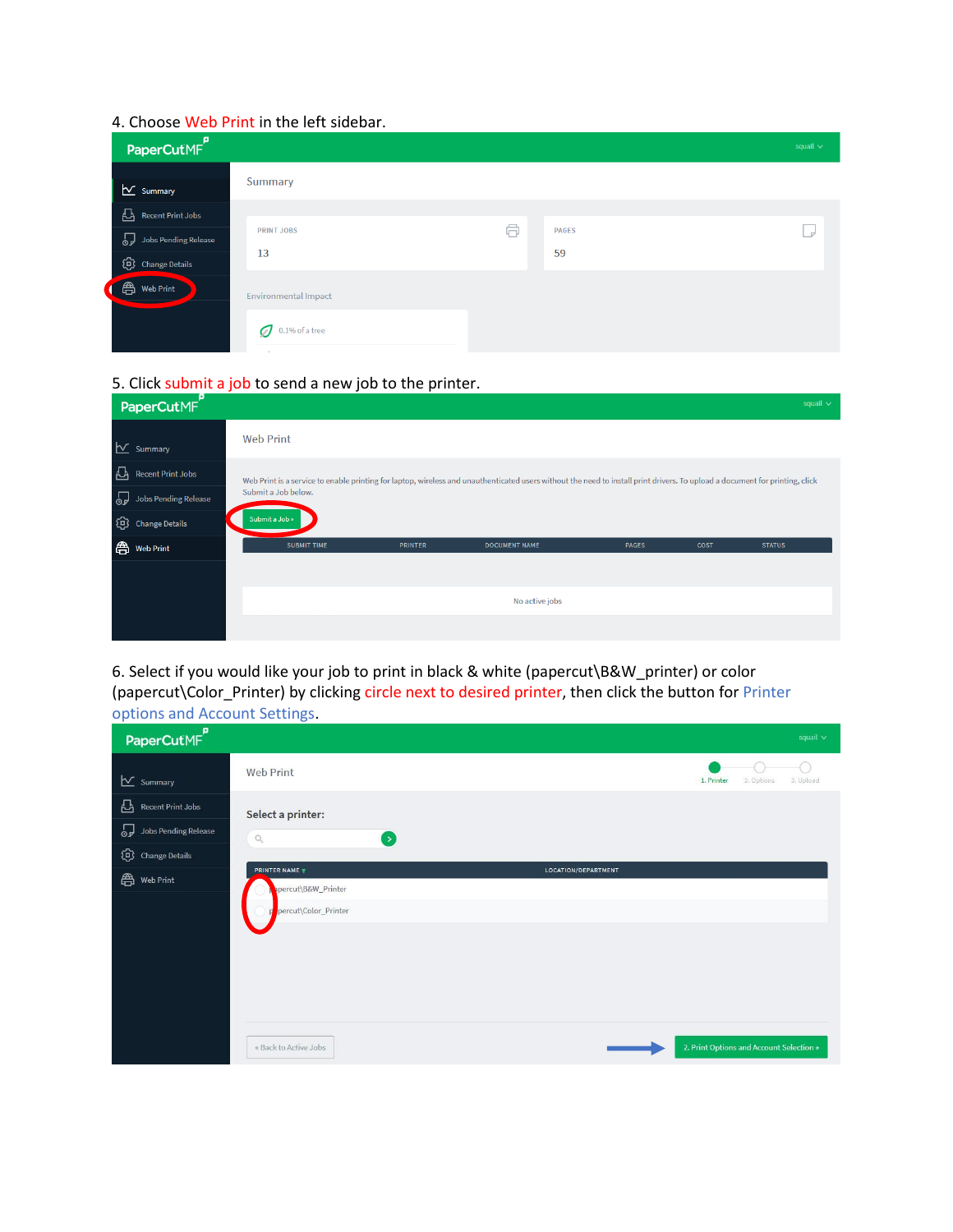7. Choose the number of copies you would like printed. Default is 1 copy but you can print up to 10 copies by typing the number in box. Then click upload documents to add your file.

| ייסייון יוידי ביידי<br>PaperCutMF <sup>P</sup> |                        |               |            |                       | squail $\vee$ |
|------------------------------------------------|------------------------|---------------|------------|-----------------------|---------------|
| $\sqrt{\ }$ Summary                            | <b>Web Print</b>       |               | 1. Printer | 2. Options            | 3. Upload     |
| 凸<br><b>Recent Print Jobs</b>                  | <b>Options</b>         | <b>Copies</b> |            |                       |               |
| Jobs Pending Release                           |                        |               |            |                       |               |
| Co Change Details                              |                        |               |            |                       |               |
| <b>合</b> Web Print                             |                        |               |            |                       |               |
|                                                | « 1. Printer Selection |               |            | 3. Upload Documents » |               |

8. Click upload from computer, locate the file you are printing, and double click to add it. Or, drag the item from its location on your computer into the grey area marked *Drag Files Here*.

| PaperCutMF                                                                               |                                                | squail $\vee$                                                                                                                                          |
|------------------------------------------------------------------------------------------|------------------------------------------------|--------------------------------------------------------------------------------------------------------------------------------------------------------|
| $\sim$ Summary                                                                           | <b>Web Print</b>                               | U<br>1. Printer<br>2. Options<br>3. Upload                                                                                                             |
| 凸<br>Recent Print Jobs<br>Jobs Pending Release<br>C Change Details<br><b>合</b> Web Print | Upload<br>Select documents to upload and print | Drag files here<br>Upload from computer                                                                                                                |
|                                                                                          | « 2. Print Options                             | The following file types are allowed: PDF pdf Picture Files bmp, dib, gif, jfif, jif, jpe, jpeg, jpg, png, tif, tiff<br><b>Upload &amp; Complete »</b> |

9. The file name will appear to ensure right document was selected, then click button Upload & Complete to send job to printer.

| PaperCutMF                                                         | squail $\vee$                                                                                                                                                        |  |
|--------------------------------------------------------------------|----------------------------------------------------------------------------------------------------------------------------------------------------------------------|--|
| $\sum$ Summary                                                     | O<br>o<br><b>Web Print</b><br>1. Printer<br>2. Options<br>3. Upload                                                                                                  |  |
| $\sum$ Recent Print Jobs<br>Jobs Pending Release<br>Change Details | Upload<br>Example.jpg<br>Select documents to upload and print<br>$\blacksquare$                                                                                      |  |
| <b>合</b> Web Print                                                 | 0.6 MiB                                                                                                                                                              |  |
|                                                                    | J<br>Drag files here<br>Upload from computer<br>The following file types are allowed: PDF pdf Picture Files bmp, dib, gif, jfif, jif, jpe, jpeg, jpg, png, tif, tiff |  |
|                                                                    | <b>Upload &amp; Complete »</b><br>« 2. Print Options                                                                                                                 |  |